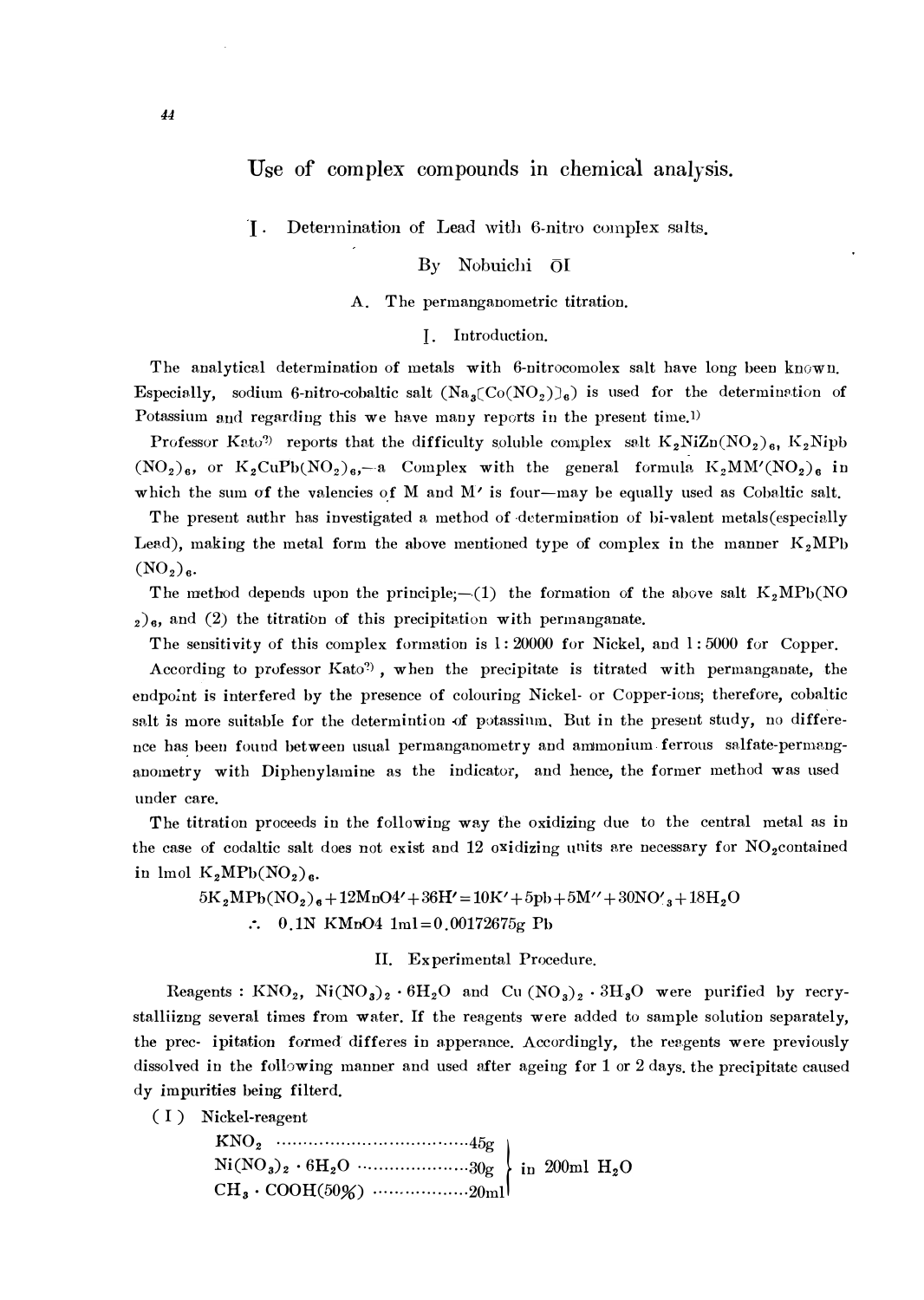$(II)$  Copper-reagent

KN02 ········ ····· ········· ·············· 50g � Cu(N03)2 • 3H20 ·········· ··········· 20g  $CH_3 \cdot COOH(50\%)$  ·················20ml

Sample : 16.5g of  $Pb(NO<sub>3</sub>)<sub>2</sub>$ , recrystalizPd several times from water, was dissolved in l L water, The exact amoount of Ph existing was determined by means of 8-oxychinoline and the solution was made to the concentration  $10.25 \text{mg}/\text{C}$ .

Analytical procedure. To the sample solution in a small beaker, Nickel- or Copperreagent was added. stirred sufficiently, and arter standing for about 2 hours, perfectly precipitated brownish yellow Pb-Ni salt or dark grey Pb-Cu salt was filtered through glass filter G. 4, washed several times with the saturated solution of the same salt and finaJly with 95%-alcohol.

The salt was then transfered into a closed vessel with hot water. The air in the vessel being substituted with CO<sub>2</sub>, 10--40ml of  $18N\text{-}H_2\text{SO}_4$  was added and made into the dilution 3-6N with  $O_2$ -free water.

When the complex salt sufficiently decomposed in the closed vessel,  $N/10 \cdot KMnO_4$  soluoion was added, decolorized with  $N/10\text{-}Na_2C_2O_4$  solution, and the excess of  $Na_2C_2O_4$  was titrated with  $N/10-KMnO_4$ .

#### III. Experiments and Results.

The conditions governing the formation of the complex salt precipitate by the mixed reag· ents were studied.

( 1 ) Amount of the reagent to be added.

Different volumes of Ni- and Cu- reagents were tried to see their amounts which make Ph precipitahe completely.

As shown in Table I. and II., the results were very unsatisfactory even in cases where the reagents are quite excess.

|                  | THOPOT TOUR CHAN                  |      |                                                     |                              |  |  |
|------------------|-----------------------------------|------|-----------------------------------------------------|------------------------------|--|--|
| Exp.<br>No.      | Sample taken<br>$(Pb \text{ mg})$ | (ml) | Reagent added $N/10$ KMnO <sub>4</sub> used<br>(ml) | P <sub>b</sub> found<br>(mg) |  |  |
|                  | 51.3                              |      | 0.11                                                | 0.2                          |  |  |
| $\boldsymbol{2}$ | $^{\prime\prime}$                 | 2    | 1.35                                                | 2.3                          |  |  |
| $\boldsymbol{3}$ | $^{\prime\prime}$                 | 5    | 4.64                                                | 8.0                          |  |  |
| 4                | $^{\prime\prime}$                 | 10   | 19.83                                               | 34.2                         |  |  |
| $\overline{5}$   | IJ                                | 15   | 24.22                                               | 41.8                         |  |  |
| 6                | $^{\prime\prime}$                 | 20   | 26.85                                               | 46.4                         |  |  |

Table I. Nickel reagent.

Table II. Copper reagent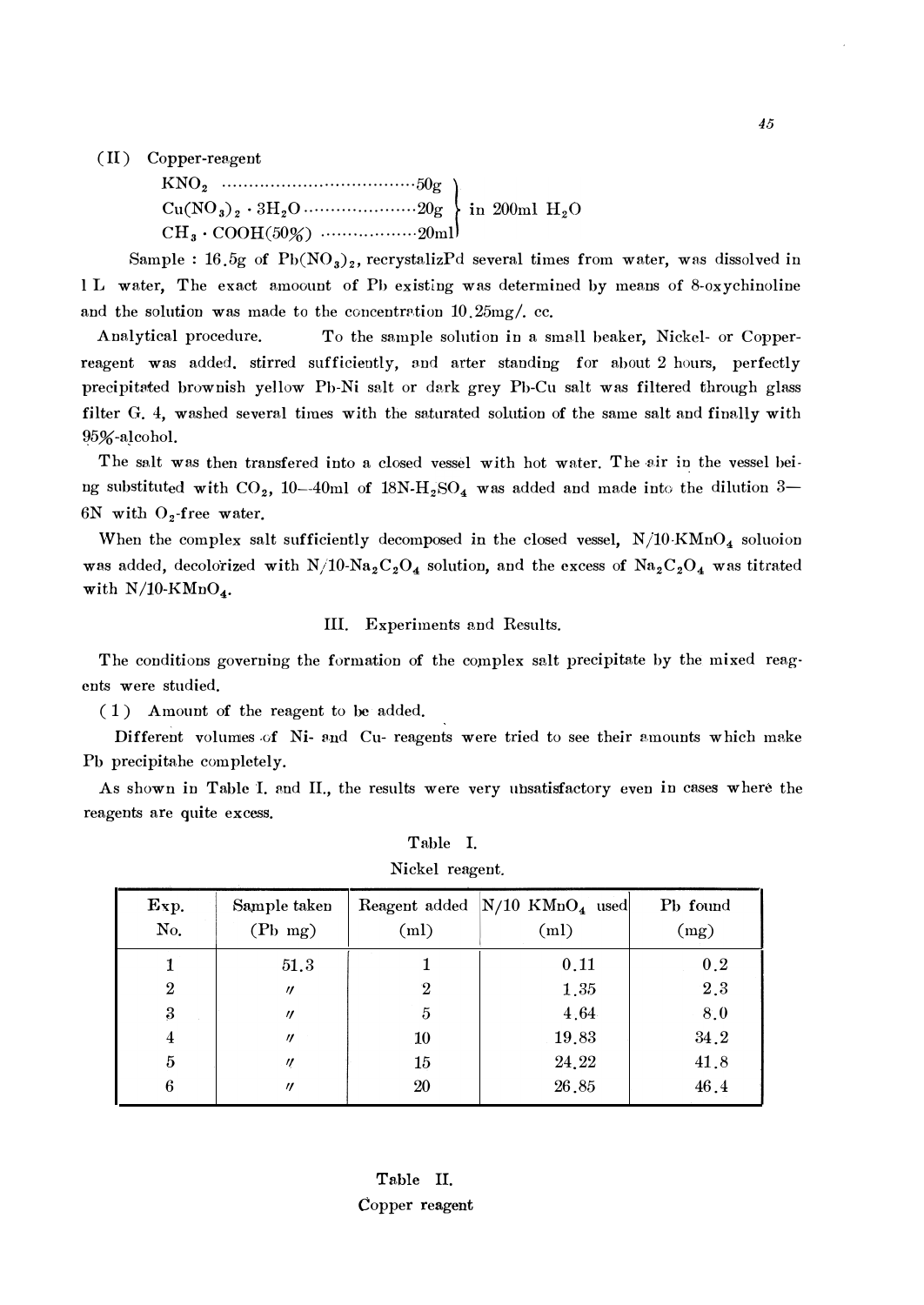| Exp.<br>No.      | Sample taken<br>$(Pb \text{ mg})$ | (ml)             | Reagent added $N/10$ KMnO <sub>4</sub> used<br>(ml) | Pb found<br>(mg) |
|------------------|-----------------------------------|------------------|-----------------------------------------------------|------------------|
|                  | 20.5                              |                  | 2.30                                                | 4.1              |
| $\boldsymbol{2}$ | $\eta$                            | $\boldsymbol{2}$ | 5.43                                                | 9.4              |
| 3                | $\eta$                            | 3                | 5.48                                                | $9.5\,$          |
| 4                | $^{\prime\prime}$                 | 5                | 8.40                                                | 14.5             |
| 5                | $^{\prime\prime}$                 | 10               | 8.71                                                | 15.0             |
| 6                | $^{\prime\prime}$                 | 15               | 9.88                                                | 17.0             |

 $(2)$  Effect of the standing time.

After the reagent was added and stirred enough, it was allowed to stand various hours in the room temperature. As seen in Tables III. and IV., the longer the time of standing, the more complete is the precipitate formation, but the result is still unsatisfactory.

# Table III.

Sample taken : 51.3mg Pb, Ni-reagent added : 20ml, Total volume : 35ml

| Exp.<br>No.      | Time<br>(h) | $N/10$ KMnO <sub>4</sub> used<br>(ml) | Pb found<br>(mg) |
|------------------|-------------|---------------------------------------|------------------|
|                  |             | 27.68                                 | 47.8             |
| $\boldsymbol{2}$ | 2           | 28.54                                 | 49.3             |
| 3                | 4           | 28.94                                 | 50.0             |
| 4                | 8           | 29.12                                 | 50.3             |
| 5                | 24          | 29.12                                 | 50.3             |
|                  |             |                                       |                  |

#### Table IV.

Sample taken : 20.5mg Pb. Cu-reagent added : 15m1, Total volume : 18m1.

| Exp.<br>No. | Time<br>(h) | $N/10$ KMnO <sub>4</sub> used<br>(ml) | P <sub>b</sub> found<br>(mg) |
|-------------|-------------|---------------------------------------|------------------------------|
|             | 0.5         | 9.83                                  | 16.9                         |
| 2           |             | 10.70                                 | 18.5                         |
| 3           | 9.          | 11.78                                 | 20.3                         |
|             |             | 11,88                                 | 20.5                         |

( 3 ) Effect of the total volume of the solution.

The time of standing was limited to 2 hours constant and the total volume of the solution was varied by evap *n*ation to fined the point where the complete precipitation is attained. In Tables V. and VI., we see that the Lead in the solution should exceed the amount ca. 2 mg/ml. for the purpose.

46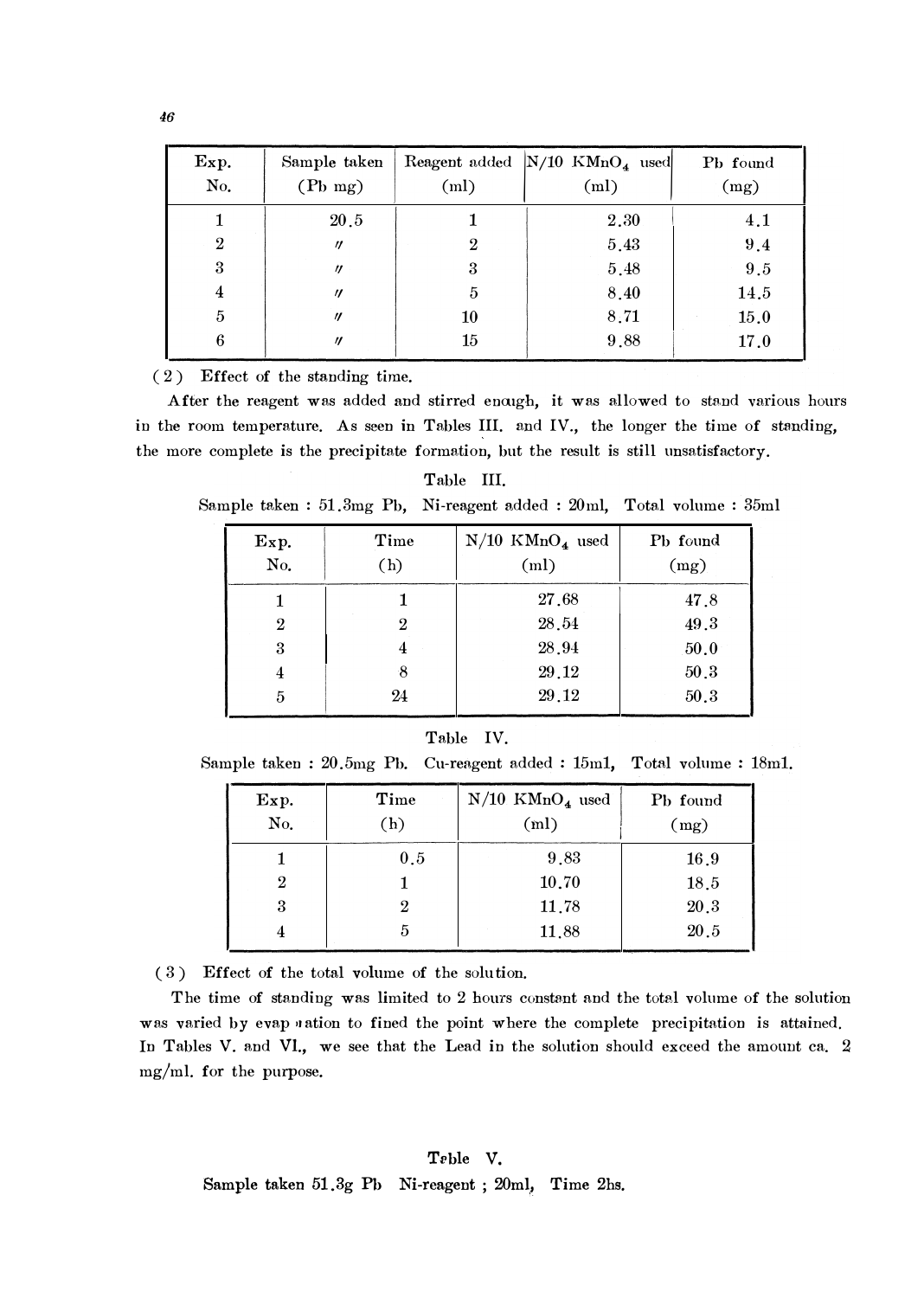| Exp.<br>No.      | Total Volume<br>(ml) | $N/10$ KMnO <sub>4</sub> used<br>(ml) | P <sub>b</sub> found<br>(mg) |
|------------------|----------------------|---------------------------------------|------------------------------|
|                  | evap. to $20$        | 29.69                                 | 51.3                         |
| $\boldsymbol{2}$ | 50                   | 29.39                                 | 50.8                         |
| 3                | 100                  | 24.88                                 | 43.0                         |
|                  | 250                  | trace                                 |                              |

| Table |  |
|-------|--|
|       |  |

Sample taken 20.5mg ph, Cu-reagent 15ml, Time 2hs.

| Exp.<br>No.      | Total Volume<br>(ml) | $N/10$ KMnO <sub>4</sub> used<br>(ml) | P <sub>b</sub> found<br>(mg) |
|------------------|----------------------|---------------------------------------|------------------------------|
| 1                | 15.5<br>evap. to     | 11.77                                 | 20.3                         |
| $\boldsymbol{2}$ | 17                   | 11.77                                 | 20.3                         |
| 3                | 20                   | 10.50                                 | 18.1                         |
| 4                | 30                   | 6.20                                  | 10.7                         |
| 5                | 50                   | 3.89                                  | 6.7                          |

## $(4)$  Experimental results.

On the basis of the studies above mentiond, the experiment has been mede in the following procedure :

The solution containing 10mg-100mg Pb is concentrated on steam bath, sufficient amount of the reagent is added dropwise, allowed to stand for about 2 hours at zoom tmperature, and is titrated with standard  $N/10\text{-}KMnO_4$  solution in the closed vessel. The results obtained are quite satisfactory they shown in Tables VII and VIII.

| Exp.<br>No.    | Sample<br>taken<br>$(Pb \text{ mg})$ | added<br>(ml)     | $\rm{R^{e,1}N/10\,KMnO_4}$ N/ $\rm{10Na_2C_2}$ $\rm{N/10\,KM_nO_4}$ $\rm{N/10KM_n}$<br>added<br>$F = 1.16853$<br>(ml) | $O_4$ added<br>$F = 0.98975$<br>(ml) | Titer<br>$F = 1,16853$<br>(ml) | $O_4$ used<br>(ml) | P <sub>b</sub><br>found<br>(mg) | Error<br>(mg) |
|----------------|--------------------------------------|-------------------|-----------------------------------------------------------------------------------------------------------------------|--------------------------------------|--------------------------------|--------------------|---------------------------------|---------------|
| 1              | 10.3                                 | 5                 | 10                                                                                                                    | 10                                   | 3.51                           | 5.89               | 10.2                            | $-0.1$        |
| $\overline{2}$ | $^{\prime\prime}$                    | $^{\prime\prime}$ | $^{\prime\prime}$                                                                                                     | $^{\prime\prime}$                    | 3.50                           | 5.88               | 10.1                            | $-0.2$        |
| 3              | 20.5                                 | 15                | 25                                                                                                                    | 25                                   | 6.35                           | 11.88              | 20.5                            | 0.0           |
| $\overline{4}$ | $\eta$                               | $^{\prime\prime}$ | $\eta$                                                                                                                | $^{\prime\prime}$                    | 6.35                           | 11.86              | 20.5                            | 0.0           |
| 5              | 41.0                                 | 30                | 25                                                                                                                    | 25                                   | 16.48                          | 23.73              | 40.9                            | $-0.1$        |
| 6              | $^{\prime\prime}$                    | $^{\prime\prime}$ | $^{\prime\prime}$                                                                                                     | $^{\prime\prime}$                    | 16.46                          | 23.71              | 40.7                            | $-0.3$        |
| 7              | 51.3                                 | 30                | 50                                                                                                                    | 35                                   | 4.95                           | 29.66              | 51.2                            | $-0.1$        |
| 8              | $\prime$                             | $^{\prime\prime}$ | $\eta$                                                                                                                | $^{\prime\prime}$                    | 4.95                           | 29.66              | 51.2                            | $-0.1$        |
| 9              | 102.5                                | 40                | 75                                                                                                                    | 35                                   | 5.00                           | 58.84              | 101.6                           | $-0.9$        |
| 10             | $^{\prime\prime}$                    | $^{\prime\prime}$ | $\prime\prime$                                                                                                        | $^{\prime\prime}$                    | 4.98                           | 58.81              | 101.5                           | $-1.0$        |

Table VII.

47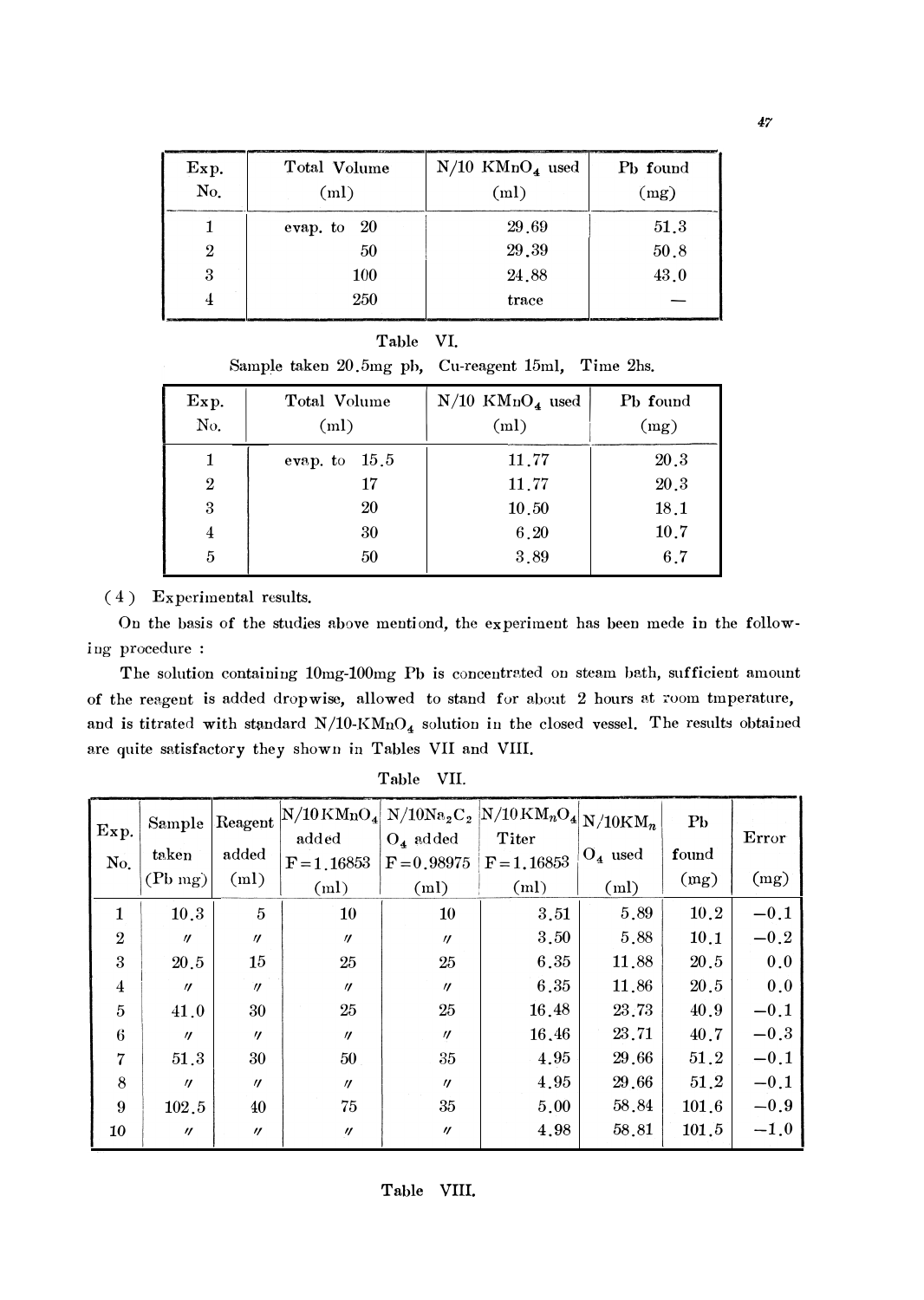| 48                           |                                   |                     |                                       |                              |                                                                         |                 |                      |                    |
|------------------------------|-----------------------------------|---------------------|---------------------------------------|------------------------------|-------------------------------------------------------------------------|-----------------|----------------------|--------------------|
|                              |                                   |                     |                                       |                              |                                                                         |                 |                      |                    |
| Exp.                         | Sample                            | Reagent             | $\mathrm{N}/10\,\mathrm{KMnO}_4$      |                              | $\mathrm{N}/\mathrm{10Na_{2}C_{2}}$ N/10 KM <sub>n</sub> O <sub>4</sub> | $N/10KM_n$      | P <sub>b</sub>       | Error              |
| No.                          | taken                             | added               | added<br>$F = 1.02452$                | $O_4$ added<br>$F = 0.99994$ | Titer<br>$F = 1.02452$                                                  | $O_4$ used      | found                |                    |
|                              | $(Pb \, mg)$                      | (ml)                | (m <sub>l</sub> )                     | (ml)                         | (ml)                                                                    | (ml)            | (mg)                 | (mg)               |
| 1                            | 10.3                              | $\overline{5}$      | 25                                    | 25                           | 5.25                                                                    | 5.99            | 10.3                 | 0.0                |
| $\,2$                        | $^{\prime\prime}$                 | $\boldsymbol{\eta}$ | $\eta$                                | $\eta$                       | $5\,.20$                                                                | $5\,.94$        | $10\,.3$             | $\boldsymbol{0.0}$ |
| $\bf{3}$<br>$\boldsymbol{4}$ | $20\!\;.5$<br>$\boldsymbol{\eta}$ | 10<br>$\eta$        | $25\,$                                | 25                           | $10\,.95$<br>$10\,.95$                                                  | 11.83<br>11.83  | $20\,.4$<br>$20\,.4$ | 0.1<br>0.1         |
| $\bf 5$                      | $30\,.8$                          | $15\,$              | $\boldsymbol{\eta}$<br>$25\,$         | $\eta$<br>$25\,$             | 16.85                                                                   | 17.88           | $30\,.9$             | $\boldsymbol{0.1}$ |
| $\bf 6$                      | $\eta$                            | $\boldsymbol{\eta}$ | $\ensuremath{\mathnormal{II}}\xspace$ | $\eta$                       | $16\!\cdot\!80$                                                         | 17.83           | $30\, .8$            | $\boldsymbol{0.0}$ |
| $\overline{\mathbf{7}}$      | 41.0                              | $20\,$              | $25\,$                                | $\rm 25$                     | $22\,.50$                                                               | 23.71           | 40.8                 | $\boldsymbol{0.2}$ |
| $\,8\,$                      | $\eta$                            | $\prime\prime$      | $\prime\prime$                        | $\eta$                       | 22.48                                                                   | $23\,, 65$      | $40.8\,$             | $\boldsymbol{0.2}$ |
| $\boldsymbol{9}$             | $51.3\,$                          | $25\,$              | $35\,$                                | $25\,$                       | 18.08                                                                   | $29\,.35$       | $50\,.7$             | $\boldsymbol{0.6}$ |
| 10                           |                                   | $\eta$              | $\boldsymbol{\eta}$                   | $\eta$                       | 18.12                                                                   | $29\!\cdot\!42$ | $50\,.8$             | $\rm 0.5$          |

### Bibliographies

( 1) Boundon : Chimi. anal., 31, 154 (1949). Jordan : Helv. Chim Acta., 31, 1483 (1948). Beerstecher : Anal. Chern , 22, 1200 (1950).  $( 2)$  T. Kato : J. Chem, Soc. Japan., 56, 373 (1935).

B. Indirect colorimetric determination of Lead.

I. Introduction.

The indirect colorimetric determination for Sodium by means of the complex  $Na<sub>2</sub>MUO<sub>2</sub>$  $\text{(CH}_3\text{COO)}_4$  is well known.

 $B^3$  Recently, Tsyvina and Shigematu-Kimura report the similar method for calcium and sodium depending upon the complex  $K_2CaNi(NO_2)_6$ , and  $Na_2NiUO_2(CH_3:COO)_4$ respectively.

The present method is an application of the colorimetric determination of Nickel or Copper, which forms complex Dimethylglyoxime salt in a nutral or a weak alkaline solution. Namely, the indirect determination of Lead is made by mesns of the same colonr reaction using Nickel or Copper, respectively existing in the complex  $K_2NiPb(No_2)_6$  or  $K_2CuPb(NO_2)_6$  $_{2})_{6}$  discreibed already in the above past of the report.

II. Experimental procedure.

Reageuts ;

- 1). Nickel and Copper reagents are the same as used in above experimt  $A$ .
- 2). 1%alcohol solution of Dimethylglyoxime.
- 3).  $0.5\%$  AgNO<sub>s</sub> apueous solution.
- 4).  $(NH_4)_2S_2O_8$  crystal.
- 5). 10% pyridin aqueous solution,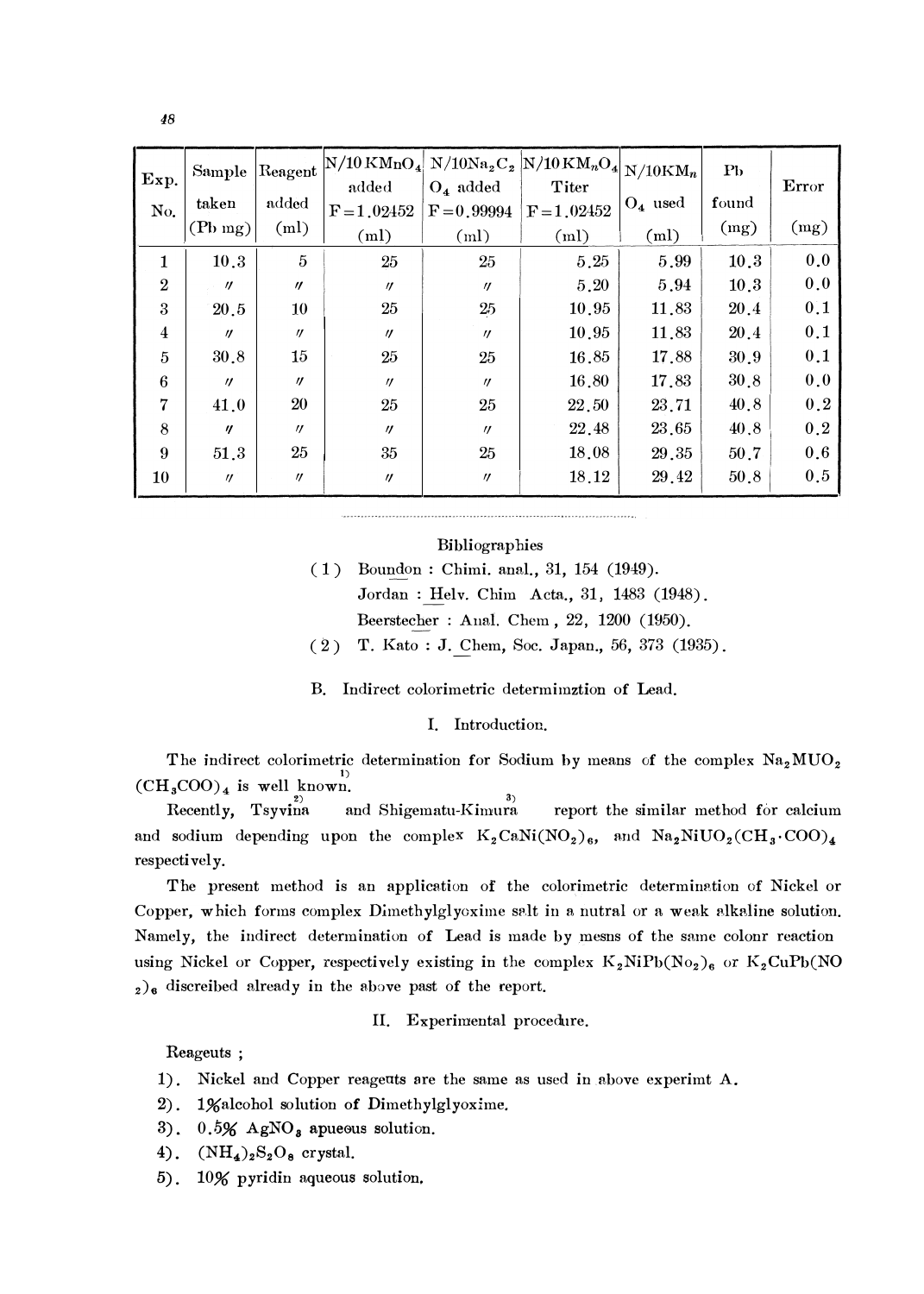Colorimeter : Dubosq type colorimeter used under the sun light.

Analytical procedure :

The sample solution containing  $50 \sim 250$  Pb was concentrate nearly to dryness, 3-5ml of the Nickel or Copper reagent was added, stood for about 2-3hs, filtered, washed with 2--5ml of  $25\%$  KNO<sub>2</sub> solution previously saturated with the complex salt. Dissolve the precipitate in hot water(about 80°C) and dilute to 100ml--200ml in mesuring flask.

The colouring condition was regulated according to the method descreibed by Shigematu and Kimura for Nickel, and by Clark and Jones for Copper.

As the standard solutions, definite amounts of Pb-Ni, Pb-Cu complex salts prepared previously and dried sufficiently on filter paper were dissolved in water and encolored under the same condition.

III. Experiments and Results.

( 1 ) Effect of co-existentent Pb··ion

In the colorimetric detenination of Nickel with 1% Dimethylglyoxime alcohol solution, the effect of co-existent Pb·ion was found for the first time when it was present in a quantity more than 15 times.

Similarly, in the case of Cu existence of Pb··ion hardly affected the resuls. Table I.

| $E_x$ p.<br>No. | Nickel taken<br>$(\gamma)$ | $Co\text{-}\mathrm{e}\mathrm{x}$ istent $Pb$ .<br>$(\gamma)$ | Color. det. of<br>(r)<br>Nickel |
|-----------------|----------------------------|--------------------------------------------------------------|---------------------------------|
|                 | 197                        |                                                              | 194                             |
| $\overline{2}$  | $^{\prime\prime}$          | 103                                                          | 194                             |
| 3               | $^{\prime\prime}$          | 206                                                          | 192                             |
| 4               | $^{\prime\prime}$          | 515                                                          | 194                             |
| 5               | $^{\prime\prime}$          | 1030                                                         | 192                             |
| 6               | $\prime$                   | 2575                                                         | 151                             |

| anie |  |
|------|--|
|------|--|

| Exp.<br>No.    | Copper taken<br>(r) | Co-existent Pb"<br>(r) | Color. det. of<br>Copper $(\tau)$ |
|----------------|---------------------|------------------------|-----------------------------------|
|                | 92                  |                        | 90                                |
| $\overline{2}$ | $^{\prime\prime}$   | 103                    | 92                                |
| 3              | $^{\prime\prime}$   | 206                    | 91                                |
| 4              | $^{\prime\prime}$   | 515                    | 91                                |
| 5              | $^{\prime\prime}$   | 1030                   | 90                                |
| 6              | $^{\prime\prime}$   | 2575                   | 93                                |
|                |                     |                        |                                   |

( 2) Effect of acidity.

In application of Clark and Jones method to the colorimetric determination of Copper, the effect of 5% acetic acid added in order to decompose  $K_2PbCu(NO_2)_{6}$  on the intensity of the colour was observed.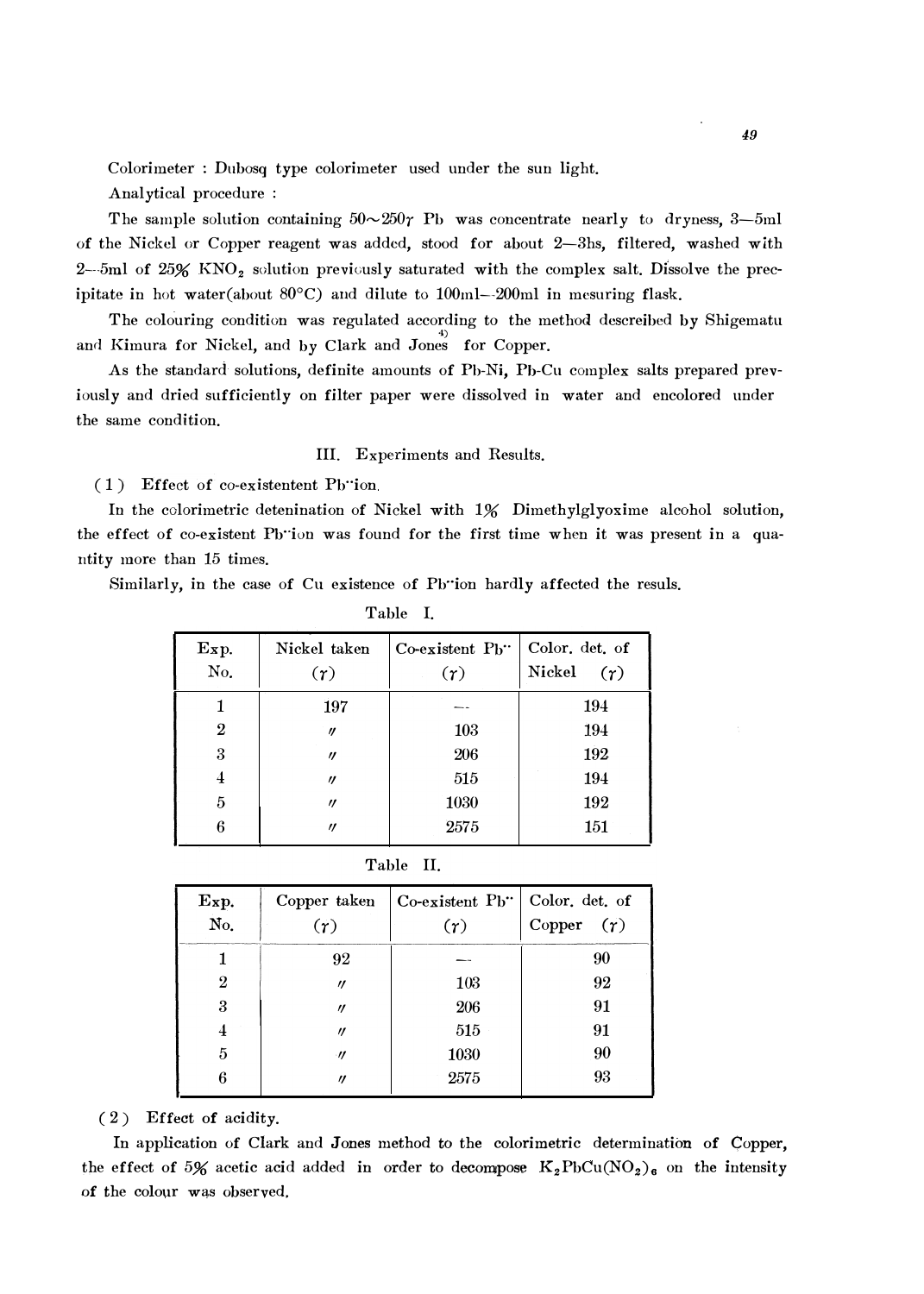50

The best results were obtained when the salt is decomposed with  $0.5-2ml$  of  $5%$  acetic acid and diluted to 200ml.

| Exp<br>No.   | Copper taken<br>(r) | amounts of 5% HAC Coltor. det. of<br>(ml)<br>added | Copper $(\gamma)$ |
|--------------|---------------------|----------------------------------------------------|-------------------|
| 1            | 90                  | 0.5                                                | 93                |
| $\mathbf{2}$ | $^{\prime\prime}$   |                                                    | 88                |
| 3            | $^{\prime\prime}$   | 9                                                  | 86                |
| 4            | $\prime$            | 5                                                  | 50                |
| 5            | $^{\prime\prime}$   | 10                                                 | 43                |

| -9.ble |  |
|--------|--|
|        |  |

(3) Determination of Lead.

The results of indiret colorimetric determination of Lead in the solution containing 50  $-250$ r Pb were obtaind as shown in following table.

| Exp.<br>No.    | Sample taken<br>$(\text{pb } \gamma)$ | (ml)              | Reagent added Color. det. of Pb<br>$(\tau)$ | Error<br>(r) |
|----------------|---------------------------------------|-------------------|---------------------------------------------|--------------|
| $\mathbf{1}$   | 50                                    | 3                 | 55.5                                        | $+5.5$       |
| $\mathbf{2}$   | $^{\prime\prime}$                     | $\eta$            | 51.0                                        | $+1.0$       |
| 3              | <b>100</b>                            | $\eta$            | 103.0                                       | $+3.0$       |
| $\overline{4}$ | $\eta$                                | $\eta$            | 98.5                                        | $-1.5$       |
| $\overline{5}$ | 150                                   | $\eta$            | 151.5                                       | $+1.5$       |
| 6              | $\eta$                                | $\eta$            | 152.5                                       | $+2.5$       |
| 7              | 200                                   | $^{\prime\prime}$ | 208.0                                       | $+8.0$       |
| 8              | $\eta$                                | $\eta$            | 211.5                                       | $+11.5$      |
| 9              | 250                                   | $^{\prime\prime}$ | 245                                         | $-5.0$       |
| 10             | $\eta$                                | $^{\prime\prime}$ | 258                                         | $+8.0$       |

Table IV.

Table V.

| Exp.<br>No.      | $(\text{pb } \gamma)$ | (ml)              | Sample taken . Reagent added Color. det. of Pb<br>(r) | Error<br>$(\gamma)$ |
|------------------|-----------------------|-------------------|-------------------------------------------------------|---------------------|
|                  | 50                    | 3                 | 53.5                                                  | $+3.5$              |
| $\boldsymbol{2}$ | $\eta$                | $\eta$            | 49                                                    | $-1.0$              |
| 3                | <b>100</b>            | $^{\prime\prime}$ | 104.5                                                 | $+4.5$              |
| $\overline{4}$   | $\eta$                | $\eta$            | 108.7                                                 | $+8.7$              |
| $\bf 5$          | 200                   | 5                 | 196                                                   | $-4.0$              |
| 6                | $\eta$                | $^{\prime\prime}$ | 201                                                   | $+1.0$              |
| 7                | 250                   | $\eta$            | 238.3                                                 | $-11.7$             |
| 8                | $^{\prime\prime}$     | $\eta$            | 244                                                   | $-6.0$              |